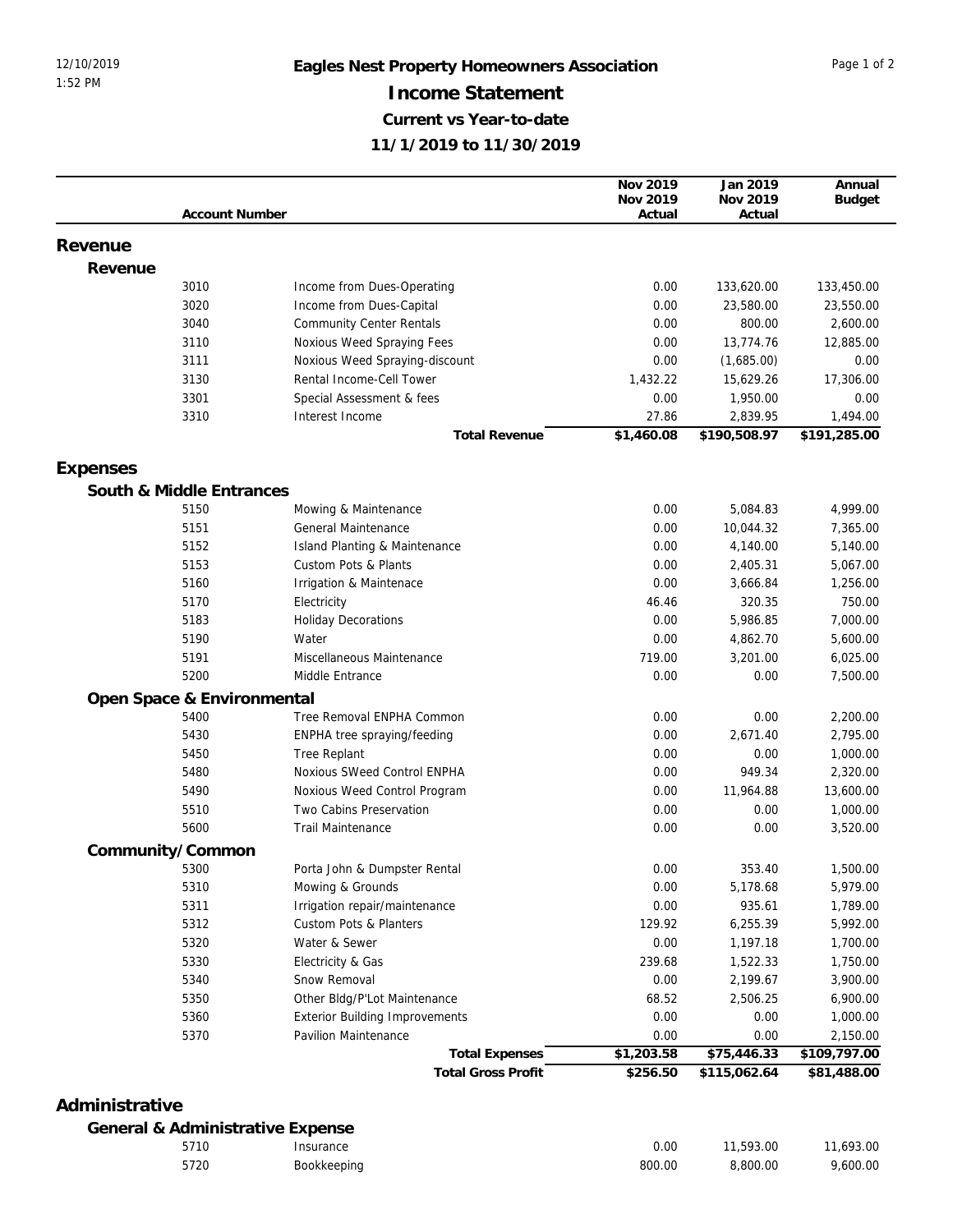|                       |                                         | Nov 2019     | Jan 2019    | Annual        |
|-----------------------|-----------------------------------------|--------------|-------------|---------------|
|                       |                                         | Nov 2019     | Nov 2019    | <b>Budget</b> |
| <b>Account Number</b> |                                         | Actual       | Actual      |               |
| 5730                  | Legal                                   | 0.00         | 475.00      | 10,000.00     |
| 5750                  | <b>Dues Collections Costs</b>           | 0.00         | 4,794.40    | 4,200.00      |
| 5760                  | Data Base Management                    | 100.00       | 1,000.00    | 1,725.00      |
| 5770                  | Transfer fees                           | 180.00       | 0.00        | 210.00        |
| 5820                  | Annual Meeting                          | 0.00         | 6,113.41    | 6,000.00      |
| 5830                  | Awards & Recognition                    | 0.00         | 255.95      | 1,000.00      |
| 5840                  | Communications                          | 0.00         | 150.00      | 3,000.00      |
| 5850                  | <b>Sub Association Grants</b>           | 1,765.00     | 2,565.00    | 8,000.00      |
| 5851                  | Other Events                            | 0.00         | 0.00        | 3,400.00      |
| 5852                  | <b>Community Center Reservations</b>    | 0.00         | 695.00      | 2,000.00      |
| 5860                  | Office Supplies & Expenses              | 40.08        | 1,356.04    | 1,250.00      |
| 5861                  | New Development Review                  | 0.00         | 0.00        | 1,000.00      |
| 5870                  | Computer & Web Expenses                 | 106.00       | 1,777.17    | 2,300.00      |
| 5900                  | <b>Independent Contractors</b>          | 1,000.00     | 11,000.00   | 12,900.00     |
| 5910                  | Expenses shared w/ DRC                  | 0.00         | (1,500.00)  | (1,500.00)    |
|                       | <b>Total Administrative</b>             | \$3,991.08   | \$49,074.97 | \$76,778.00   |
|                       | Total Net Income (Loss) From Operations | (\$3,734.58) | \$65,987.67 | \$4,710.00    |
|                       | Total Net Income (Loss)                 | (\$3,734.58) | \$65,987.67 | \$4,710.00    |